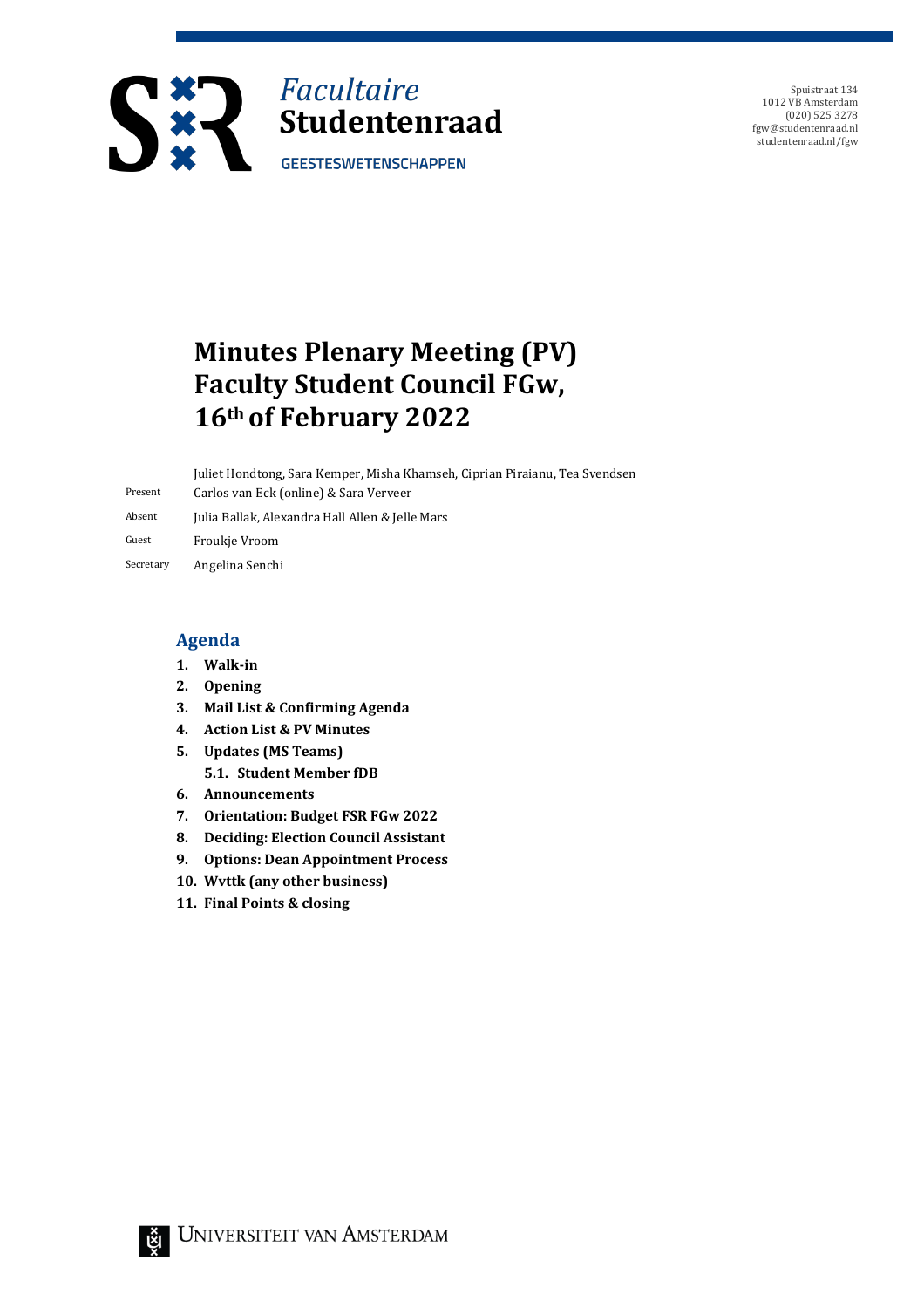

#### **1. Walk-in**

#### **2. Opening**

1 Kemper opens the meeting at 09:05.

#### **3. Mail List & Confirming Agenda**

 Regarding the Facility Services meeting, Kemper and indicates that Ballak and Mars will attend; Senchi will also forward the invite to Svendsen. Regarding the collaboration on a welcoming event for the new dean with 4 ASVA, Piraianu notes that this might be hard to fit into the dean's busy schedule at the start of her tenure. Kemper believes the collaboration and welcoming event could stem from a social safety context; she will ask the ASVA for clarification. Wilts has sent over the agendas for the CoH and GSH councils, Kemper asks councillors to send in their questions via Telegram before the end of this week. Moreover, Kemper had some 8 issues with the layout of the employee newsletter which she has communicated to the editor. She asks if others ran into similar or other issue but none of the other attendees encountered any obstacles. 10 Moving on to the setting of the agenda, agenda point 9 will be scrapped and postponed to next week's PV due to the absence of one of the file holders. Agenda point 8 will be confidential due to the personal nature of the subject and Vroom is asked to leave this part of the meeting. The changes are applied:

#### **Agenda**

- **1. Walk-in**
- **2. Opening**
- **3. Mail List & Confirming Agenda**
- **4. Action List & PV Minutes**
- **5. Updates (MS Teams) 5.1. Student Member fDB**
- **6. Announcements**
- **7. Orientation: Budget FSR FGw 2022**
- **8. [CONFIDENTIAL] Deciding: Election Council Assistant**
- **9. Options: Dean Appointment Process**
- **10. Wvttk (any other business)**
- **11. Final Points & closing**
- 13 Kemper sets the agenda.

#### **4. Action List & PV Time**

14 The council goes over the available action list:

#### **Action List**

| 15<br>16 | 210603-01 | The FSR FGw 2021-2022 will have a conversation to establish their stance regarding the<br>democratization of the dean position. |
|----------|-----------|---------------------------------------------------------------------------------------------------------------------------------|
| 17       |           | (210925) Mars and Van Eck will work on setting up an informational meeting piece,<br>a)                                         |
| 18       |           | which will be presented on the $17th$ of January 2022 (edited 220114) in order to                                               |
| 19       |           | facilitate this discussion.                                                                                                     |
| 20       |           |                                                                                                                                 |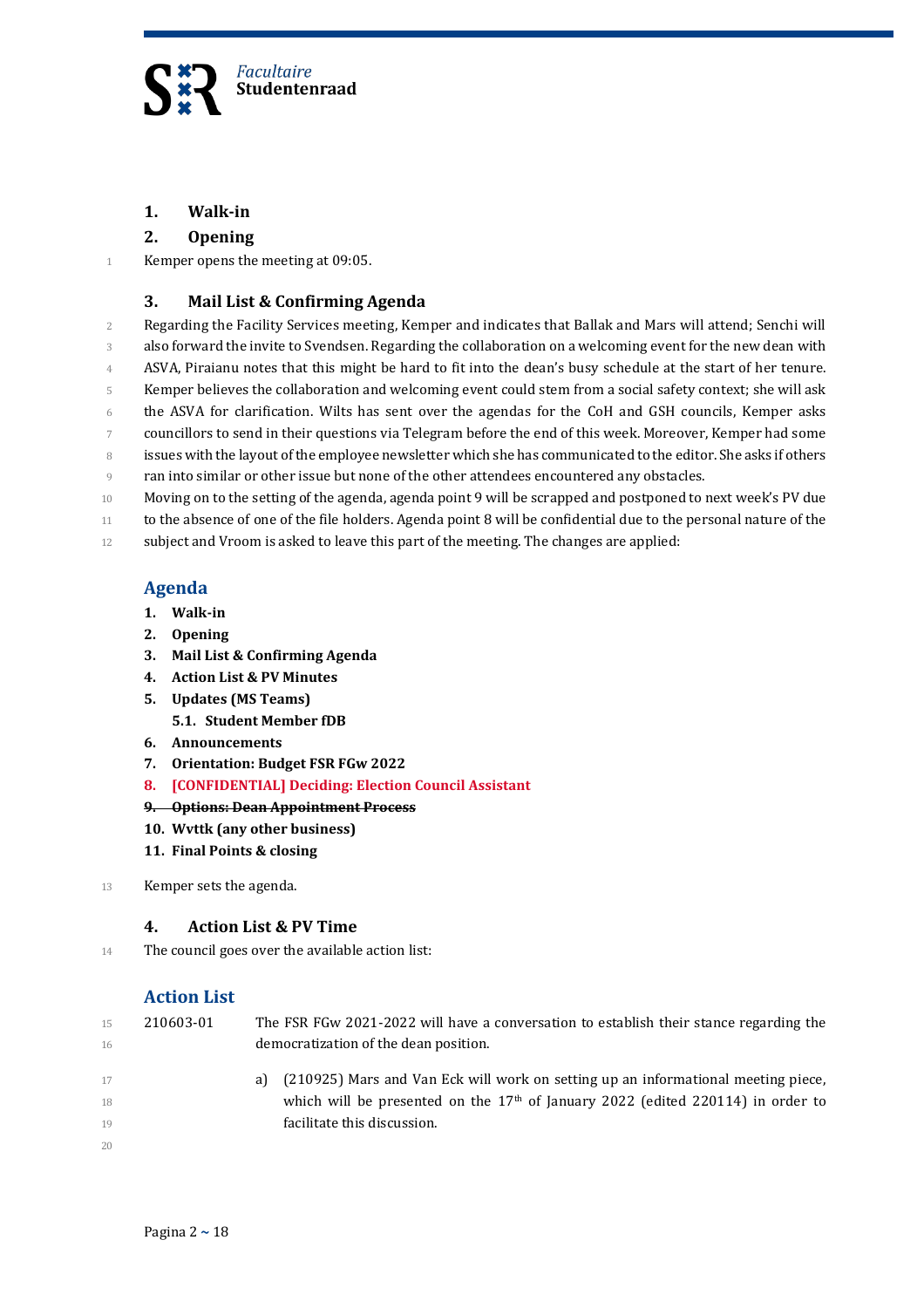|                   |           | <b>Facultaire Studentenraad</b><br>studentenraad.nl/fgw ~ fgw@studentenraad.nl                                                                                                  |
|-------------------|-----------|---------------------------------------------------------------------------------------------------------------------------------------------------------------------------------|
| $\mathbf{1}$<br>2 |           | Kemper and Mars will present a meeting piece on the subject next week<br>(February23rd 2022).                                                                                   |
| 3                 | 211101-01 | Malash will format the year review document before the $17th$ of January 2022 (edited                                                                                           |
| 4                 |           | 220114).                                                                                                                                                                        |
| 5                 |           |                                                                                                                                                                                 |
| 6                 |           | Svendsen agrees to taking over Malash' task.                                                                                                                                    |
| 7<br>8<br>9       | 2111119   | Kemper and Pas (edited 211210), as a joint venture, will reach out via email to the student<br>associations and/or ALPHA regarding the availability of funds/financial support. |
| 10                |           | (220211) Piraianu will reach out to ALPHA via other social channels to see establish<br>a)                                                                                      |
| 11                |           | what the issues are                                                                                                                                                             |
| 12                |           | Kemper and Piraianu will both send a reminder to ALPHA to urge them to reply [ACTION                                                                                            |
| 13                |           | <b>POINT</b>                                                                                                                                                                    |
| 14                |           |                                                                                                                                                                                 |
| 15                | 211126-01 | Ballak and Khamseh (edited 220211) will remove the Working Agreement from the                                                                                                   |
|                   |           |                                                                                                                                                                                 |

|    | 211126-01 | Ballak and Khamseh (edited 220211) will remove the Working Agreement from the           |
|----|-----------|-----------------------------------------------------------------------------------------|
| 16 |           | Diversity Commitment and set up a separate amendment proposal to include the section in |
|    |           | the <i>Huishoudelijk Reglement</i> and present it at the PV.                            |

#### *Kemper briefly explains to Khamseh why this action point was set up and notes that she and Hondtong will help him work out the details.*

 $220114-01$  Kemper and Svendsen will set up an action plan before January 17<sup>th</sup>, 2022, regarding 23 student wellbeing and the university's Corona measures.

#### *Due to the structure of the previous block, there haven't been any issues concerning COVID measures and the exam policy. The action point is scrapped.*

- 220121-01 ELC will look into the role of intersectionality within the UvA diversity policy.
- a) (220211) Kemper will contact Gabriel Sojo Perez to glean some more context on what **and also last year's diversity file holders' intentions were regarding this issue.**

#### *ǯ Perez yet and will do so as soon as possible.*

220121-02 Regarding tutoring:

 a) The council will contact Reijnen and Van Wesemael to get information on the quality funds investment.

#### *Scrapped*

39 b) ELC will reach out to the OCs to gauge their opinion on the effects of the tutoring investments.

#### **The email has been sent out and they're awaiting reactions.**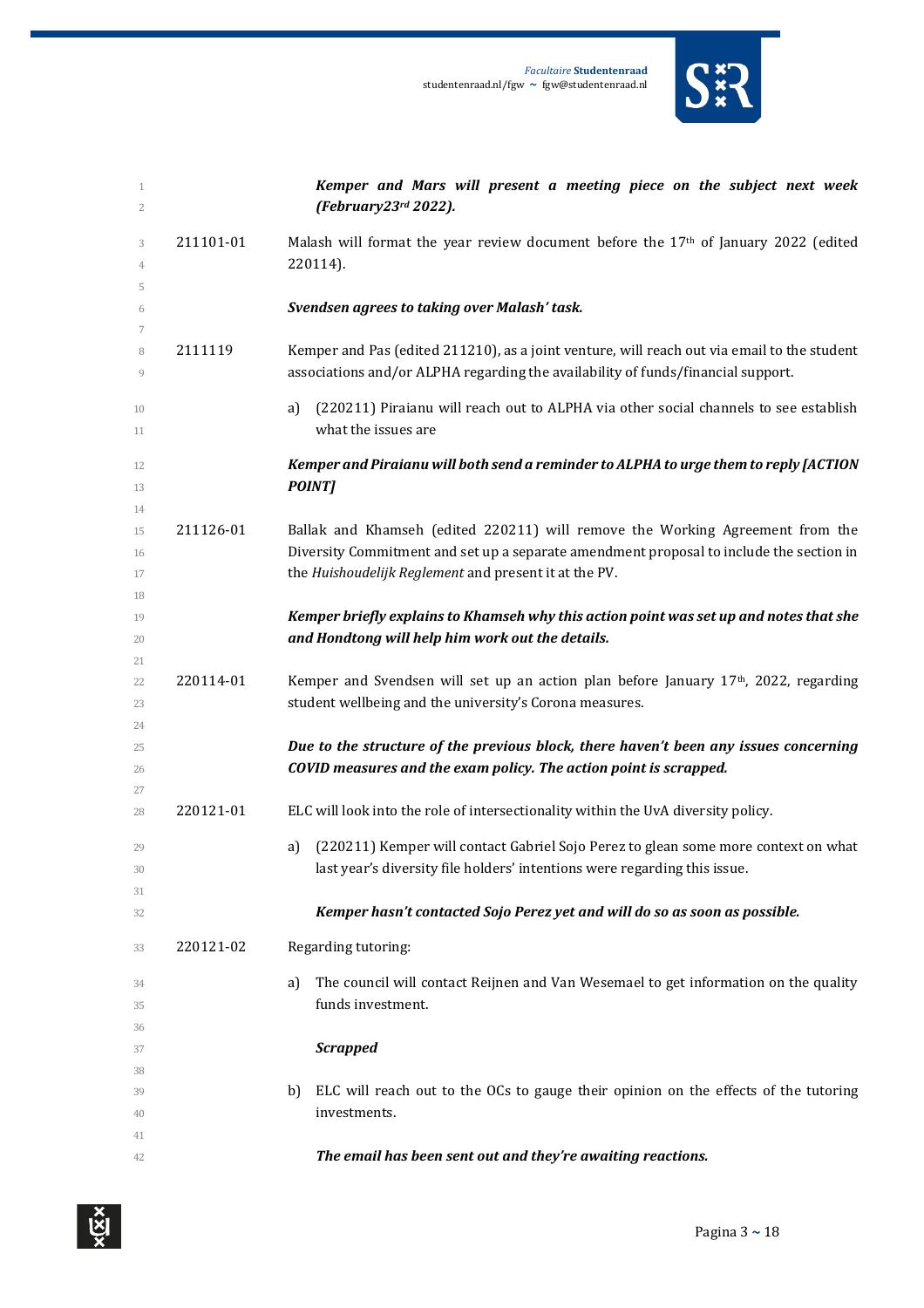

1 c) The file holders (Khamseh and Svendsen) will prepare a memo for the OV – the deadline  $\frac{2}{10}$  is January 27<sup>th</sup>, 2022.

#### *Scrapped*

5 The council goes over the minutes from the 21<sup>st</sup> of January and the 4<sup>th</sup> of February page by page. Senchi thanks Hondtong for making the 220204-minutes in her absence. Kemper notes that she has made some suggested spelling changes in the 220204-document. Both minutes are confirmed by the council.

#### **5. Updates (MS Teams)**

 Kemper admits to not having re-uploaded the update form. Regardless, she demonstrates to current attendees what it looks like and how councilors can add their updates. Despite not publishing it in the PV folder, Kemper did fill out her updates. Hondtong asks about the *Benoemings- en Adviescommissie* (BAC) for the Rector 11 Magnificus and Kemper explains the CSR chair's approach to dealing with the appointment of the BAC- delegate. The majority of the CSR disagreed with the chair and are in favor of having a larger discussion on the matter of selecting and appointing a new rector. Both Kemper and the CRS chair are interested in the BAC delegate position. Moreover, Kemper believes more students should be involved in the process and that this 15 process should be more transparent. As a sidenote, it has come to the CSR's attention that the departing rector 16 regularly declared €500 per ride with a private car; the council reacts incredulously to these expenses.

#### **5.1. Student Member fDB/CoH/GSH**

 Vroom asks about the Our bodies Our Voice (OBOV) update and Kemper explains that they have offered the council social safety workshops. Senchi offers to share the update file with Vroom so she can read it in preparation for the meeting and, possibly, add her own written updates. Kemper notes that she will create 20 a column for Vroom's updates in the form. Following a remark on the MS Teams folder the council uses to 21 share the PV's meeting pieces, Vroom wonders why she doesn't receive these files. Kemper replies that the 22 meeting pieces are internal files that aren't published like the minutes or agenda but that they can certainly be shared upon request. Senchi tells Vroom that, upon receiving the agenda, she is free to contact her and 24 ask for files she'd like to have a closer look at.

#### **6. Announcements**

 Kemper makes some general remarks about the new PV time and her intention of making sure everyone, especially the DB, will attend the meeting and creates a productive environment. Ballak and Mars are absent during this meeting; Mars has mandated his vote to Van Eck.

 Moreover, Kemper announces that Malash and Ouwehand have both relinquished their council seat and they will be looking for replacements soon. Kemper expects these replacements to council assistants, considering 30 020 doesn't have candidates to fill up the seat and De Vrije Student likely doesn't have any interested candidates for the seat. Vroom questions the democratic legitimacy of the council, because of the number of council members quitting and being replaced by unelected council assistants. Kemper comments that this is an ongoing structural problem and that this currently is the only solution for having a working council when none of the elected candidates are willing to take on the responsibility and work pressure. However, she does believe this structural problem should be fixed. Hondtong remarks that the council received a letter from the 36 FSR FNWI regarding similar problems and suggests to put it on OPR's and the PV's agenda [ACTION POINT] for a discussion on the topic.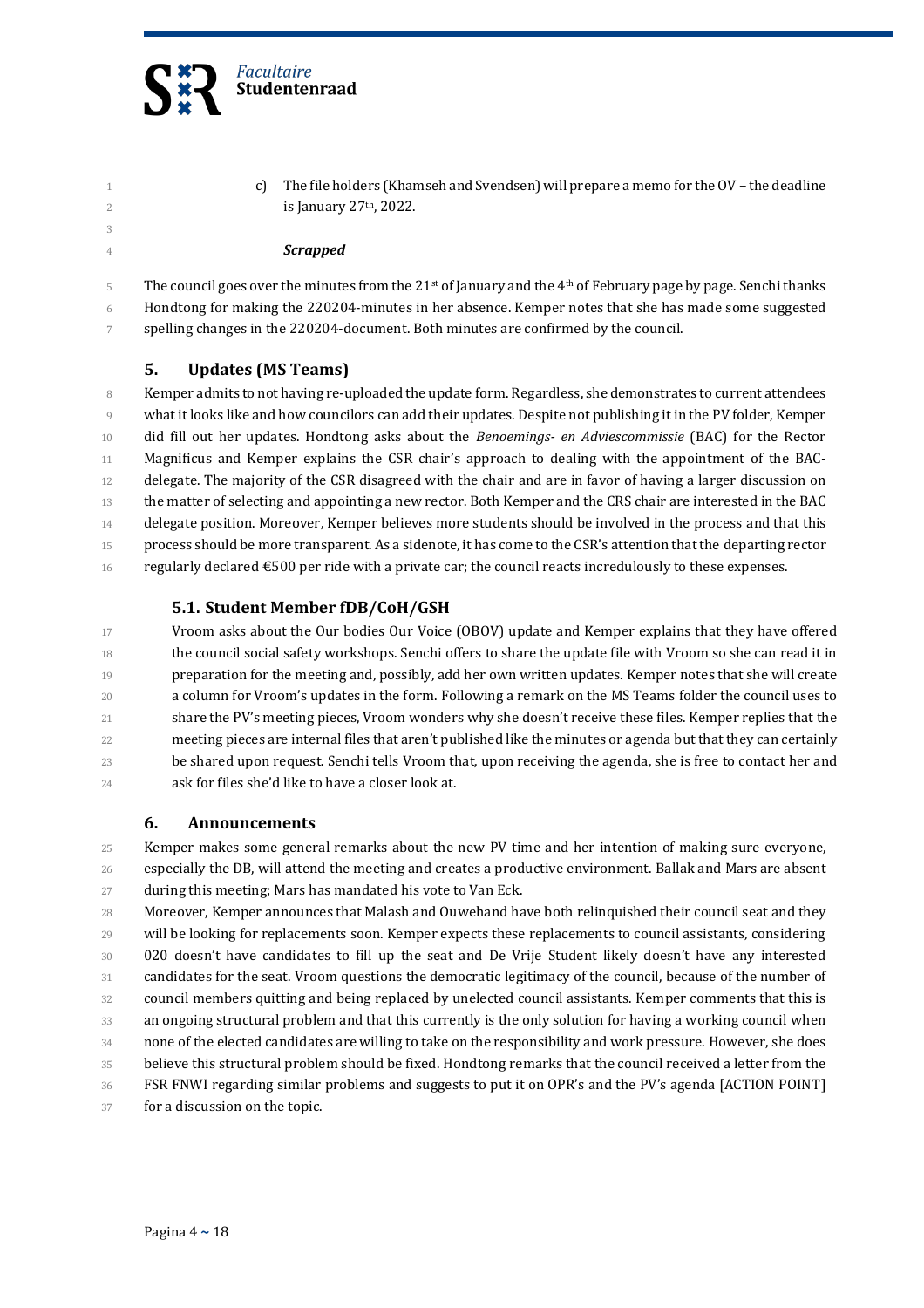

#### **7. Orientation: Budget FSR FGw 2022**

1 Verveer has edited the overview to reflect the confirmed €9500 budget. Moreover, she has made changes based 2 on the councilors' suggestions from last week's PV. She explains that she has purposefully made rather high 3 estimations for all their expenses and has redirected some of the funds to up the budget for, for instance, the 4 council projects. Moreover, she notes that the marker *onvoorzien* is the rest budget. Regarding the budget for 5 the *inwerkweekend*, which is quite a large expense, Marian Wilts has indicated that the invoice can be sent to 6 the university, so the council members don't have to front the money from their personal accounts.

- 7
- 
- 10

11

8 **Voting proposal:** The FSR FGw 2021-2022 proposes to use the Budget 2022 as presented by the  $\frac{9}{9}$  treasurer on the 16<sup>th</sup> of February 2022.

|                      | In favour   Against   Blank   Abstain |  |  |
|----------------------|---------------------------------------|--|--|
| <b>TOF</b>           |                                       |  |  |
| Activistenpartij UvA |                                       |  |  |

- 12 The proposal is **adopted**. The FSR FGw 2021-2022 will use the Budget 2022 as presented by the 13 treasurer on the 16<sup>th</sup> of February 2022.
- 14
- 15 *Break*
- 16 *Vroom leaves the meeting*

#### **8. [CONFIDENTIAL] Deciding: Election Council Assistant**



x x x x x x x x x x x x

32

|                      | In favour   Against   Blank   Abstain |  |  |
|----------------------|---------------------------------------|--|--|
| <b>TOF</b>           |                                       |  |  |
| Activistenpartij UvA |                                       |  |  |

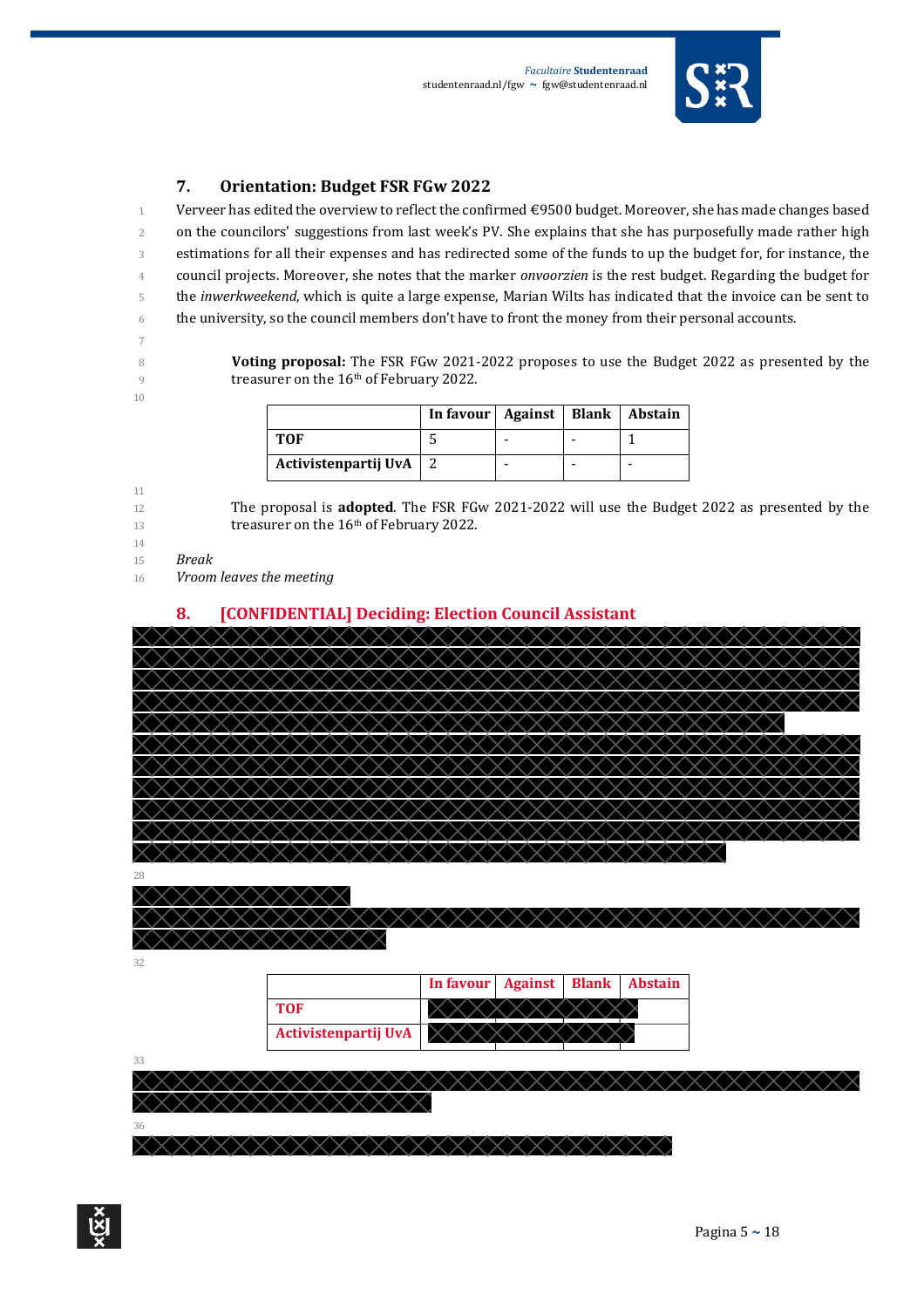

#### **9. Options: Dean Appointment Process**

1 *Scrapped.*

#### **10. Wvttk (any other business)**

- 2 Next week, upon Vroom's request, the council will brainstorm on student wellbeing during the PV. Though,
- 3 Kemper wants to make sure the council isn't overwhelmed by extra work. Councilors mention it might be
- 4 (more) beneficial to organize a brainstorm event in collaboration with ASVA and OBOV to discuss student
- 5 wellbeing. This could spread out the work pressure and be more impactful due to such a collaboration's reach.
- 6 Senchi goes over some date options to organize a meeting with the Marie-Therese Seignette (Social Safety
- 7 Officer), they confirm March  $1<sup>st</sup>$ .

#### **11. Final Points & Closing**

8 Verveer announces that she will be relinquishing her council seat. The meeting is closed at 10:36.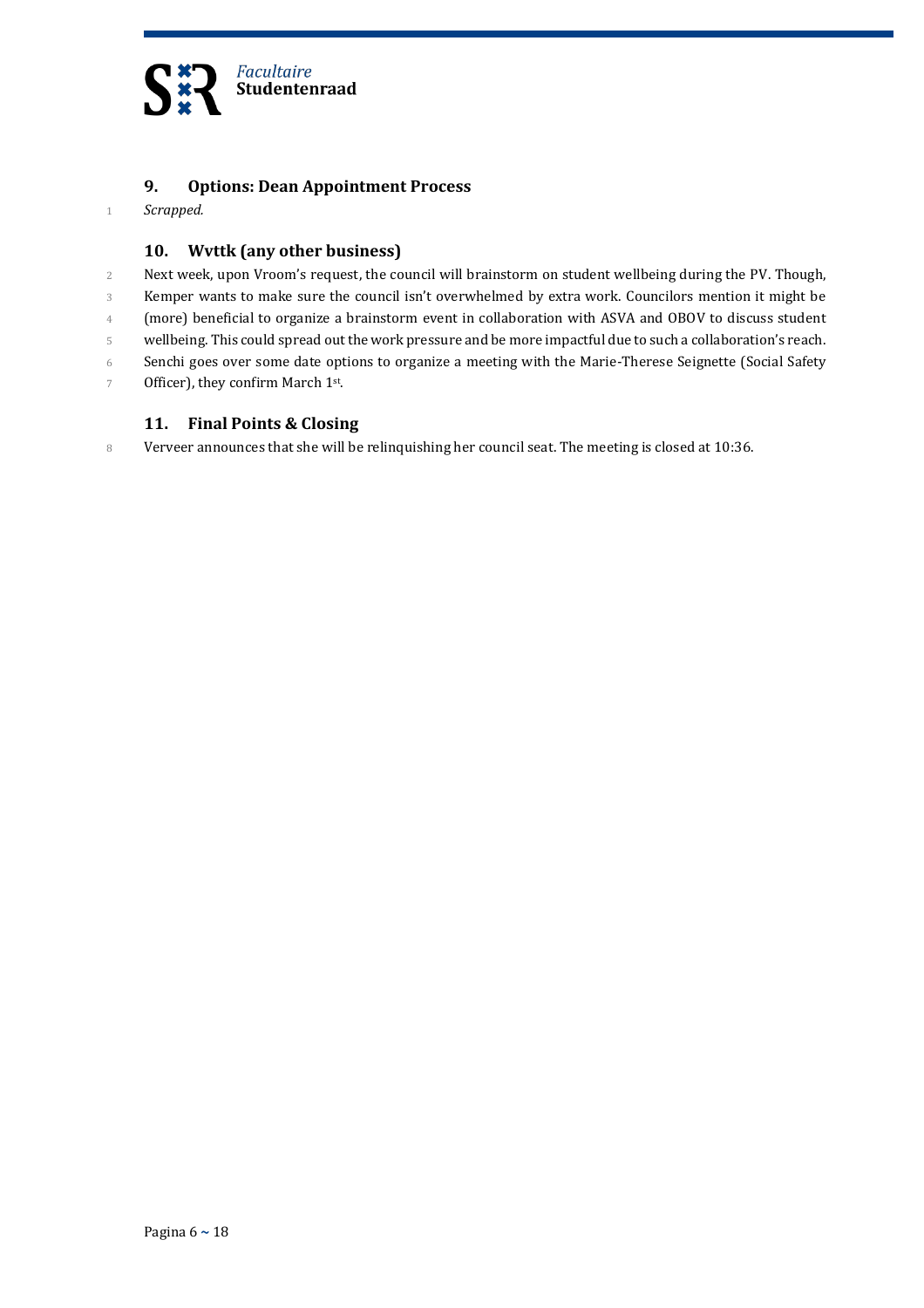

| <b>Action List</b> |  |
|--------------------|--|
|                    |  |

| $\mathbf 1$<br>2 | 210603-01 | The FSR FGw 2021-2022 will have a conversation to establish their stance regarding the<br>democratization of the dean position.                                                 |
|------------------|-----------|---------------------------------------------------------------------------------------------------------------------------------------------------------------------------------|
| 3<br>4           |           | [Edited 220216]) Mars and Kemper will present a meeting piece February 23rd [2022]<br>in order to facilitate this discussion.                                                   |
| 5                | 211101-01 | Svendsen will format the year review document (edited 220216).                                                                                                                  |
| 6<br>7           | 2111119   | Kemper and Pas (edited 211210), as a joint venture, will reach out via email to the student<br>associations and/or ALPHA regarding the availability of funds/financial support. |
| 8<br>9           |           | (220211) Piraianu will reach out to ALPHA via other social channels to see establish<br>what the issues are.                                                                    |
| 10<br>11         |           | (220116) Kemper and Piraianu will both send a reminder to ALPHA to urge them to<br>reply.                                                                                       |
| 12               | 211126-01 | Ballak, Khamseh, Kemper and Hondtong (edited 220216) will remove the Working                                                                                                    |
| 13               |           | Agreement from the Diversity Commitment and set up a separate amendment proposal to                                                                                             |
| 14               |           | include the section in the Huishoudelijk Reglement and present it at the PV.                                                                                                    |
| 15<br>16         | 220114-01 | Kemper and Svendsen will set up an action plan before January 17 <sup>th</sup> , 2022, regarding<br>student wellbeing and the university's Corona measures.                     |
| 17               | 220121-01 | ELC will look into the role of intersectionality within the UvA diversity policy.                                                                                               |
| 18               |           | (220211) Kemper will contact Gabriel Sojo-Perez to glean some more context on what                                                                                              |
| 19               |           | last year's diversity file holders' intentions were regarding this issue.                                                                                                       |
|                  |           |                                                                                                                                                                                 |
| 20               | 220121-02 | Regarding tutoring:                                                                                                                                                             |
| 21               |           | <b>•</b> The council will contact Reijnen and Van Wesemael to get information on the quality                                                                                    |
| 22               |           | funds investment.                                                                                                                                                               |
| 23               |           | ELC will reach out to the OCs to gauge their opinion on the effects of the tutoring                                                                                             |
| 24               |           | investments.                                                                                                                                                                    |
| 25<br>26         |           | The file holders (Khamseh and Svendsen) will prepare a memo for the OV-the deadline<br>is January 27 <sup>th</sup> , 2022.                                                      |
| 27               | 220211-01 | On February 23rd [2022] The council and Vroom will have a brainstorm session to improve                                                                                         |
| 28               |           | student wellbeing at the faculty (e.g.: incorporating recommendations from the RIVM                                                                                             |
| 29               |           | student wellbeing and substance abuse report and focusing on the contemplation rooms).                                                                                          |
| 30               | 220211-02 | Piraianu will set up a student engagement meeting between the $14th$ and $18th$ of February                                                                                     |
| 31<br>32         | 220211-03 | 2022.<br>The working groups (ELC + OPR) will brainstorm ideas on how to spend the council budget                                                                                |
| 33               |           | and share their ideas at the PV.                                                                                                                                                |
| 34               | 220216-01 | Kemper will ask the ASVA for clarification regarding their email on a collaboration for                                                                                         |
| 35               |           | welcoming the new dean.                                                                                                                                                         |
| 36<br>37         | 220216-02 | Regarding the issue of council work pressure, democratic legitimacy, lack of willing elected<br>candidates, overrepresentation of council assistants, etc.:                     |
| 38               |           | OPR will discuss these issues and the FNWI letter on the same subject during their                                                                                              |

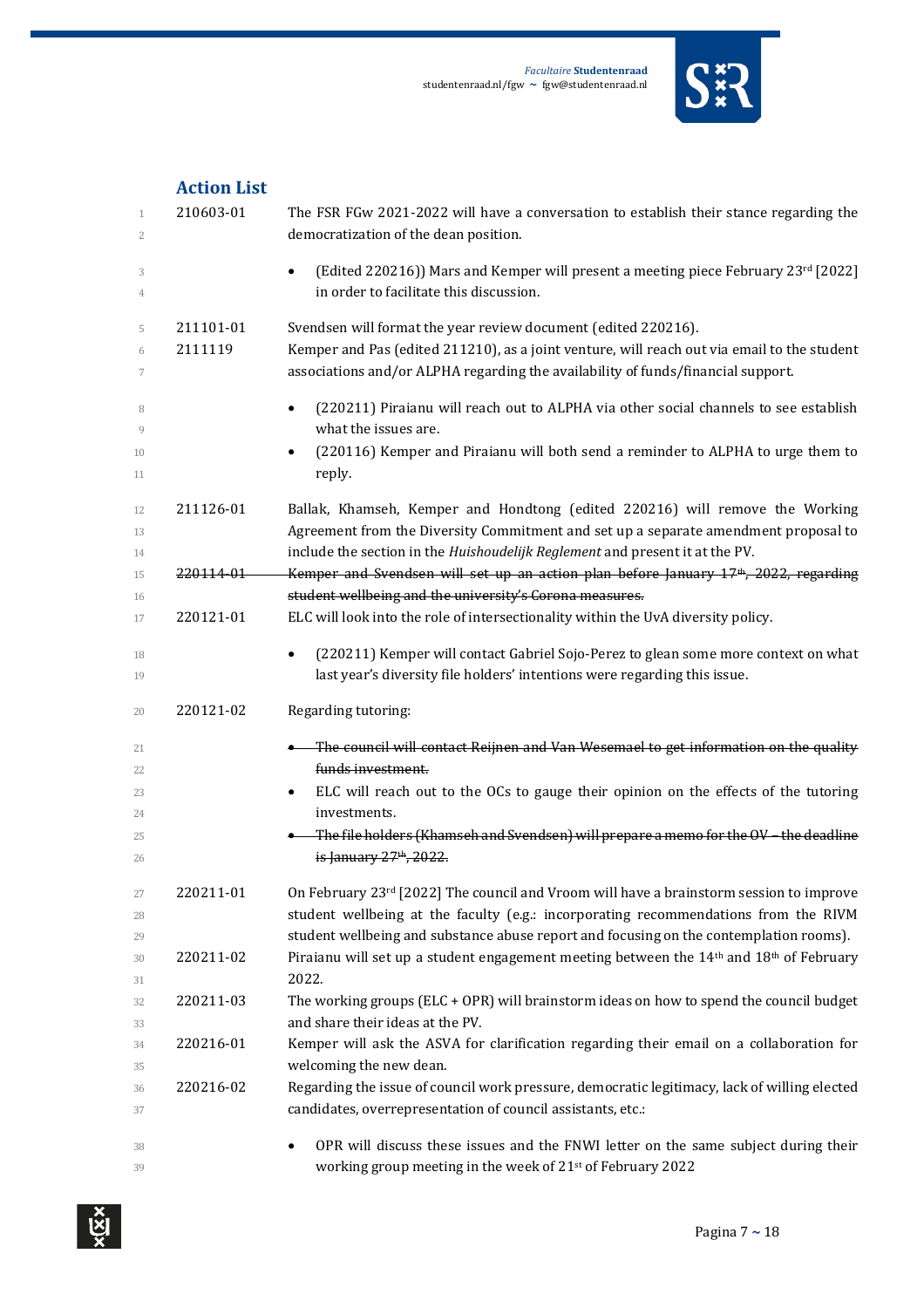

1 **b** The council will discuss these issues plenary upon OPR's incentive.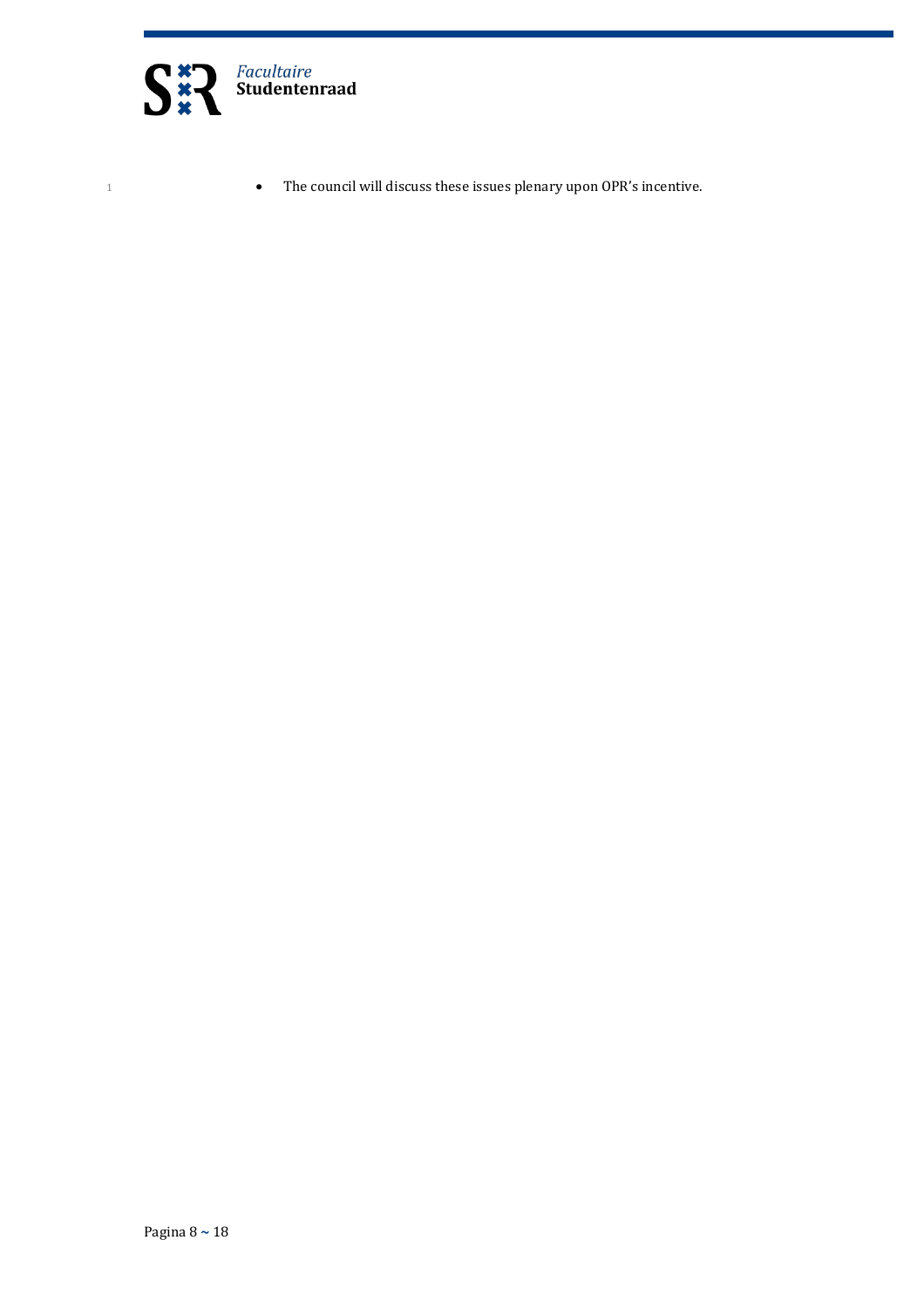

### **Pro Memori**

| $\mathbf{1}$             | 190904-01 | When communicating the AS must always be placed in the cc.                                       |
|--------------------------|-----------|--------------------------------------------------------------------------------------------------|
| $\overline{2}$           | 190904-02 | A list of improvements for the Heidag must be prepared for next year.                            |
| 3                        | 190904-04 | The FSR - DB action list must be discussed for OVs, both internally and during                   |
| 4                        |           | the VO.                                                                                          |
| 5                        | 190911-01 | The Technical Chair always needs to be invited for PVs prior to an OV.                           |
| 6                        | 190911-02 | The Council needs to deliver all documents required before the start of the PV.                  |
| $\overline{\phantom{a}}$ | 190911-02 | As soon as the website is updated the FSR decides on who will be responsible for updating        |
| 8                        |           | the minutes.                                                                                     |
| 9                        | 191001-01 | The AS makes sure at the end of the year all private information of the Councilors is deleted.   |
| 10                       | 190916-05 | The Council promotes their facebook page actively.                                               |
| 11                       | 191005-01 | All documents will be saved in the archive (MS Teams) (edited 220121)                            |
| 12                       | 200128-02 | The AS adds the living documents to the archive (MS Teams) (edited 220121)                       |
| 13                       | 200325-01 | The secretary deletes the Zoom PV recordings at the end of the year (edited 220121)              |
| 14                       | 200310-01 | Sustainability is always taken into account while working on files.                              |
| 15                       | 200525-01 | The Council adds documents in Word or .pdf for the record or verslaglegging in the Week of       |
| 16                       |           | the FSR.                                                                                         |
| 17                       | 200525-02 | In case of absence - and especially for members with voting rights - the Councilors should       |
| 18                       |           | be informed on time and mandate someone.                                                         |
| 19                       | 200525-03 | The council refers to itself as FSR FGw and uses pronoun 'it'.                                   |
| 20                       | 200911-01 | When PVs are scheduled on Mondays the council will go over section 3.3.b. of the HR again        |
| 21                       | 200911-02 | The FSR-FGw (edited 220121) will look into possible actions when more information                |
| 22                       |           | regarding the UvA-Huawei collaboration is brought forward by the CSR.                            |
| 23                       | 201126    | When referring to certain job titles and technical terms the council will use Dutch              |
| 24                       |           | terminology to avoid confusion between the council and board.                                    |
| 25                       | 201210    | ELC (edited 220121) will look into the role of intersectionality within the UvA diversity        |
| 26                       |           | policy.                                                                                          |
| 27                       | 201204    | The council will meet up as soon as government restrictions allow 10-15 people to get            |
| 28                       |           | together again                                                                                   |
| 29                       | 210408    | Regarding formal letters by the council                                                          |
|                          |           | For every formal letter the council writes, at least, 2 editors will be appointed to check<br>a) |
| 30                       |           |                                                                                                  |
| 31                       |           | the letter for (but not limited to) argumentative, stylistic, vocabulary, grammar and            |
| 32                       |           | structural flaws in order to improve it.                                                         |
| 33                       |           | The writer(s) of the formal letters will notify the editors in time for the deadline or PV<br>b) |
| 34                       |           | to check its contents.                                                                           |
| 35                       | 210701    | The council will ask the board to send over Word-files, when the council is required to/feels    |
| 36                       |           | the need to supply them with in-text textual edits/commentary.                                   |
|                          |           |                                                                                                  |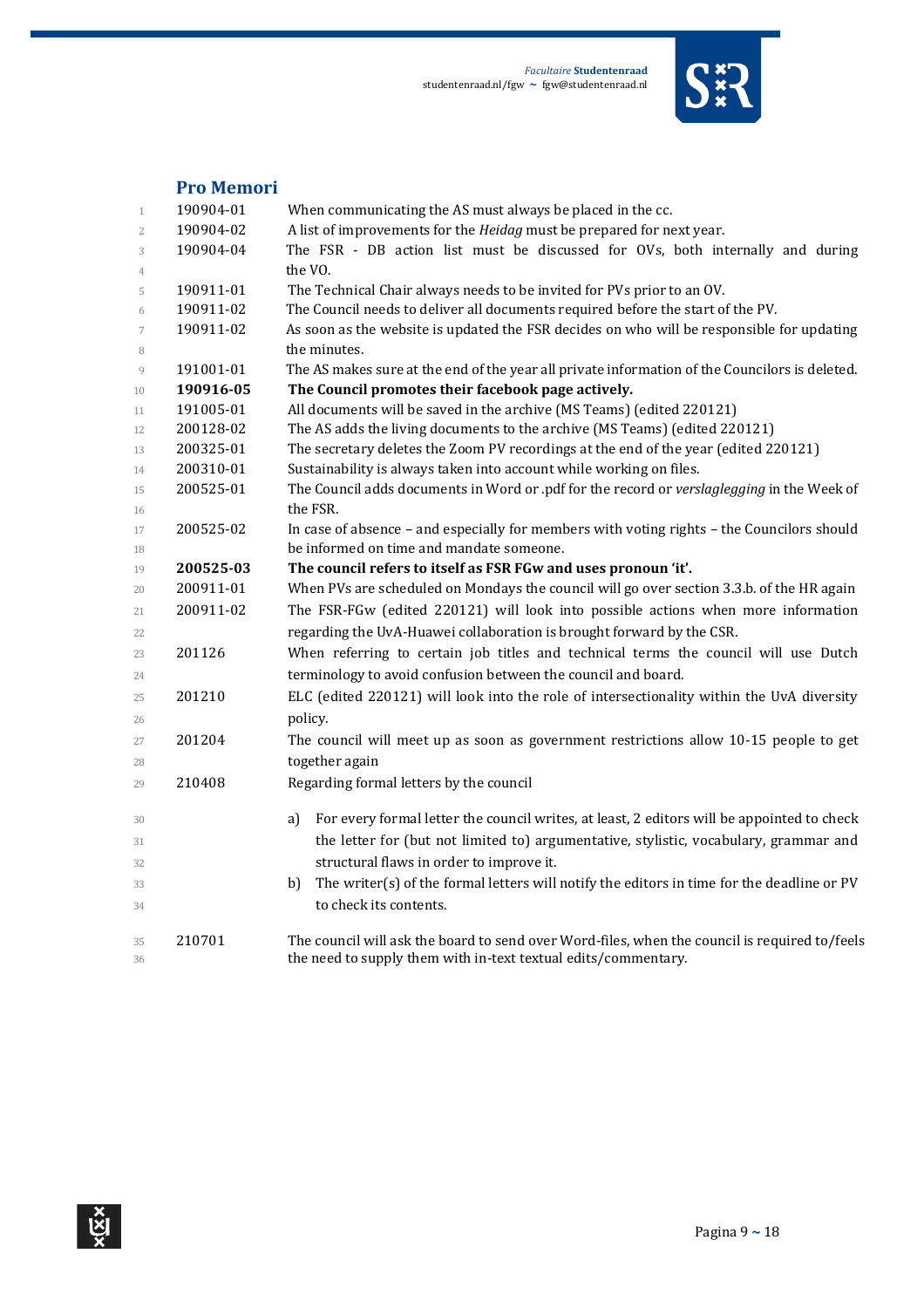

**Decisions**

**Pre-emptive decisions** 

| <b>Pre-employe decisions</b> |           |                                                                                              |           |                |              |                |
|------------------------------|-----------|----------------------------------------------------------------------------------------------|-----------|----------------|--------------|----------------|
|                              |           |                                                                                              |           |                |              |                |
|                              |           |                                                                                              |           |                |              |                |
|                              |           |                                                                                              | In favour | <b>Against</b> | <b>Blank</b> | <b>Abstain</b> |
|                              |           | <b>TOF</b>                                                                                   |           |                |              |                |
|                              |           | <b>Activistenpartij UvA</b>                                                                  |           |                |              |                |
|                              |           |                                                                                              |           |                |              |                |
|                              | XXXXX     |                                                                                              |           |                |              |                |
|                              |           |                                                                                              |           |                |              |                |
| <b>Confirmed decisions</b>   |           |                                                                                              |           |                |              |                |
| 210707                       |           | The FSR FGw 2021-2022 appoints Sara Kemper as CSR delegate for the FSR FGw 2021-2022.        |           |                |              |                |
| 210902-01                    |           | The FSR FGw 2021-2022 appoints Sara Kemper as Co-Chair for the FSR FGw 2021-2022.            |           |                |              |                |
| 210902-02                    |           | The FSR FGw 2021-2021 appoints Mikayla Vieira Ribeiro as Co-Chair for the FSR FGw 2021-      |           |                |              |                |
|                              | 2022.     |                                                                                              |           |                |              |                |
| 210902-03                    |           | The FSR FGw 2021-2021 appoints Ciprian Piraianu as Vice-Chair for the FSR FGw 2021-2022.     |           |                |              |                |
| 210913-01                    |           | The FSR FGw 2021-2021 will operate via a working group structure.                            |           |                |              |                |
| 210913-02                    |           | The FSR FGw 2021-2022 appoints Carlos van Eck as DB Member for the FSR FGw 2021-2022.        |           |                |              |                |
| 210913-03                    |           | The FSR FGw 2021-2022 appoints Julia Ballak as DB Member for the FSR FGw 2021-2022.          |           |                |              |                |
| 210913-04                    |           | The FSR FGw 2021-2022 appoints Tea Svendsen as Safe Person for the FSR FGw 2021-2022.        |           |                |              |                |
| 210913-05                    |           | The FSR FGw 2021-2022 appoints Angelina Senchi as Safe Person for the FSR FGw 2021-2022.     |           |                |              |                |
| 210913-06                    |           | The FSR FGw 2021-2022 appoints Sara Verveer as Treasurer for the FSR FGw 2021-2022.c         |           |                |              |                |
| 210913-07                    |           | The FSR FGw 2021-2022 appoints Svendsen, Van Eck and Malash as members of the                |           |                |              |                |
|                              |           | Sollicitatiecommissie in search of a council assistant for the FSR FGw 2021-2022.            |           |                |              |                |
| 211004-01                    |           | The FSR FGw 2021-2022 will scrap article 6.6 ("Als een raadslid een anonieme stemming        |           |                |              |                |
|                              |           | verzoekt, wordt deze gefaciliteerd. Deze stemming verloopt schriftelijk. De telling van deze |           |                |              |                |
|                              |           | stemmen wordt gedaan door ten minste twee personen die niet lid zijn van de raad.") and      |           |                |              |                |
|                              |           | article 6.7 ("Schriftelijke stemmingen worden voor een termijn van minstens 1 jaar verzegeld |           |                |              |                |
|                              |           | bewaard in de raadskamer. De Ambtelijk Secretaris draagt hier zorg voor.") from the          |           |                |              |                |
|                              |           | Huishoudelijk Reglement 2020-2021.                                                           |           |                |              |                |
| 211004-02                    |           | The FSR FGw will introduce a new article 6.6 to the Huishoudelijk Regelement 2021-2022,      |           |                |              |                |
|                              |           | which states the following principles:                                                       |           |                |              |                |
|                              |           | All voting results are reported in the minutes                                               |           |                |              |                |
|                              |           | Closed votes only report the number of votes in favour, against, blank                       |           |                |              |                |
|                              |           | and abstain.                                                                                 |           |                |              |                |
|                              |           | Open votes report the number of votes per party in favour, against, blank<br>٠               |           |                |              |                |
|                              |           | and abstain.                                                                                 |           |                |              |                |
|                              |           | Open voting is the standard procedure;                                                       |           |                |              |                |
|                              | $\bullet$ | Closed voting is only permitted in the case of the appointment or deposition of              |           |                |              |                |
|                              |           | council positions (e.g. treasurer, trust person, DB member, etc.)                            |           |                |              |                |
|                              |           | Votes during a closed voting procedure are considered anonymous.<br>٠                        |           |                |              |                |
|                              |           | Therefore, anonymous votes are only cast when it concerns the                                |           |                |              |                |
|                              |           | appointment or deposition of council positions.                                              |           |                |              |                |
|                              |           |                                                                                              |           |                |              |                |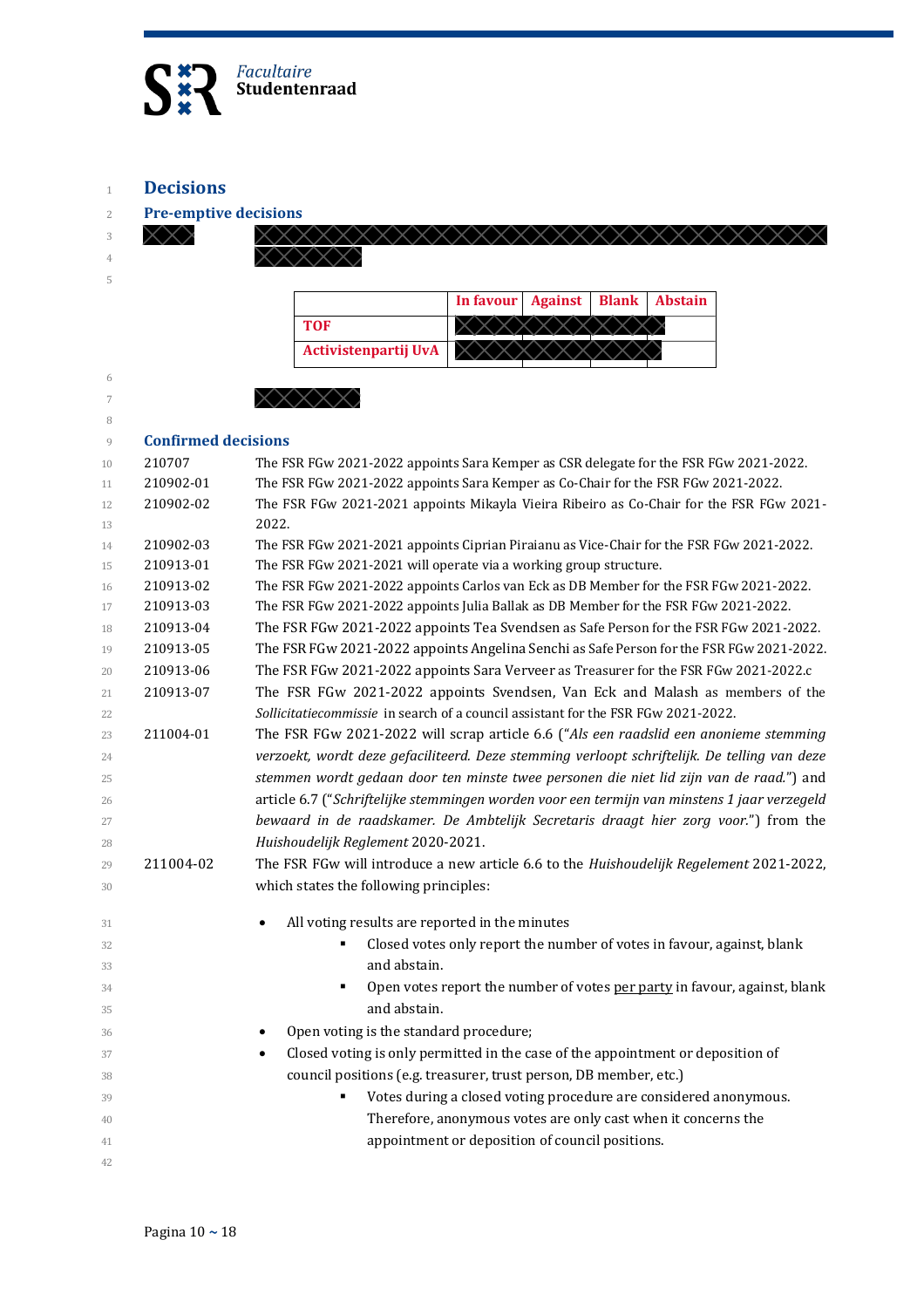

1 211004-03 The FSR FGw 2021-2022 will apply the discussed changes to the *Huishoudelijk Reglement*  2 and use the finalized *Huishoudelijk Reglement* 2021-2022.

> **In favour Against | Blank | Abstain TOF** 7 - - - **Activistenpartij UvA** 1 1 - - **020**  $\begin{vmatrix} 1 & \cdot & \cdot & \cdot \end{vmatrix}$  -  $\begin{vmatrix} - & \cdot & \cdot & \cdot \end{vmatrix}$ **De Vrije Student** | - | - | - | 1



|                      | In favour $\vert$ | Against | <b>Blank</b> | Abstain |
|----------------------|-------------------|---------|--------------|---------|
| <b>TOF</b>           |                   |         |              |         |
| Activistenpartij UvA |                   |         |              |         |
| 020                  |                   |         |              |         |
| De Vrije Student     |                   |         |              |         |



|                      | In favour | <b>Against</b> | <b>Blank</b> | Abstain |
|----------------------|-----------|----------------|--------------|---------|
| <b>TOF</b>           |           |                |              |         |
| Activistenpartij UvA |           |                |              |         |
| 020                  |           |                |              |         |
| De Vrije Student     |           |                |              |         |

13

3

4

6 7

8

10

12

- 
- 16

14 211025 The FSR FGw 2021-2022 will use the sustainability committment (inclduing the agreed 15 upon changes during the PV of 211025) for the council year 2021-2022.

|                      | In favour   Against | <b>Blank</b> | <b>Abstain</b> |
|----------------------|---------------------|--------------|----------------|
| <b>TOF</b>           |                     |              |                |
| Activistenpartij UvA |                     |              |                |
| 020                  |                     |              |                |
| De Vrije Student     |                     |              |                |

18 211105 The FSR FGw 2021-2022 will advise positively on the Faculty Budget 2022.

|     | In favour   Against   Blank   Abstain |  |  |
|-----|---------------------------------------|--|--|
| TOF |                                       |  |  |



<sup>17</sup>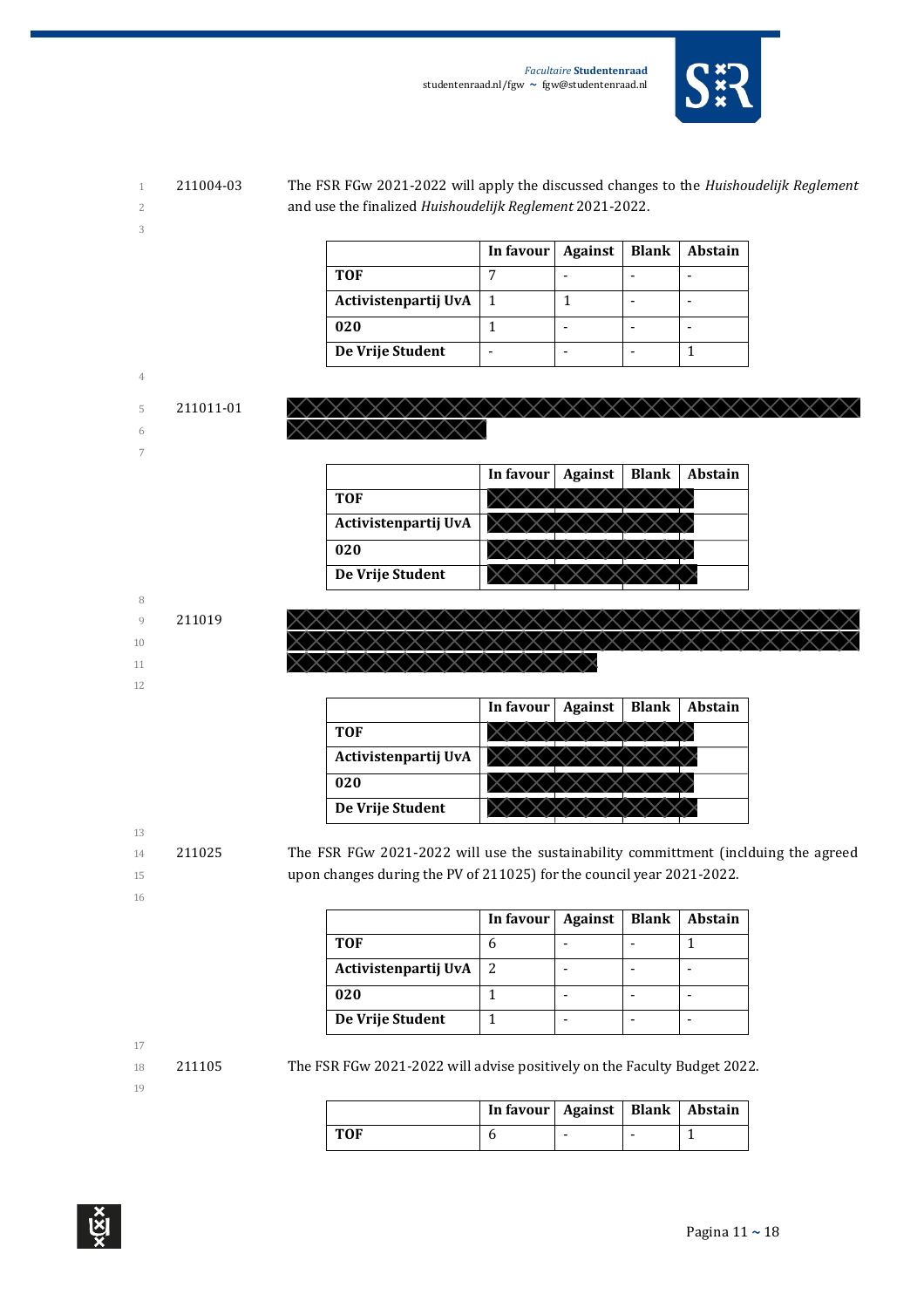

| Activistenpartij UvA |  |  |
|----------------------|--|--|
| 020                  |  |  |
| De Vrije Student     |  |  |

 211101-01 The FSR FGw 2021-2022 selects A.E.A. (Alexandra) Hall Allen as their council assistant for the current council year.

|                      | In favour $ $ | Against | <b>Blank</b> | Abstain |
|----------------------|---------------|---------|--------------|---------|
| <b>TOF</b>           | 6             |         |              |         |
| Activistenpartij UvA |               |         |              |         |
| 020                  |               |         |              |         |
| De Vrije Student     |               |         |              |         |

 211101-02 The FSR FGw 2021-2022 will discuss and argue in favor of the black text suggestions of their OER suggestion document at the *deurendichtbijenenkomst*

|                      | In favour | Against | <b>Blank</b> | <b>Abstain</b> |
|----------------------|-----------|---------|--------------|----------------|
| <b>TOF</b>           |           |         |              |                |
| Activistenpartij UvA |           |         |              |                |
| 020                  |           |         |              |                |
| De Vrije Student     |           |         |              |                |

 211112 FSR FGw 2021-2022 their *sollicitatiecommissie* (SoCo) will adhere to the following guidelines for future appointments of council assistants: 13 o After the application procedure, the SoCo will choose a candidate that they consider most 14 Suitable for the position. Before the council's next PV, the SoCo will present a document to 15 the council which consists of the following parts: **A motivation letter from the candidate in question; The CV** of the candidate in question; **An extensive report from the SoCo in which they elaborate on the application**  procedure, present their findings and explain why the candidate in question is the most suitable o The council keeps the names of the candidates and the discussion of the application documents confidential. o The council can vote on the appointment only after it has received these documents. **candidates will only be informed about the status of their application after the council has**  made a definitive decision. o If the council rejects an appointment proposal, the SoCo will either: **Select a new candidate and write a new report; Write a new report on the same candidate; Step down after which the council votes in a new SoCo In favour | Against | Blank | Abstain**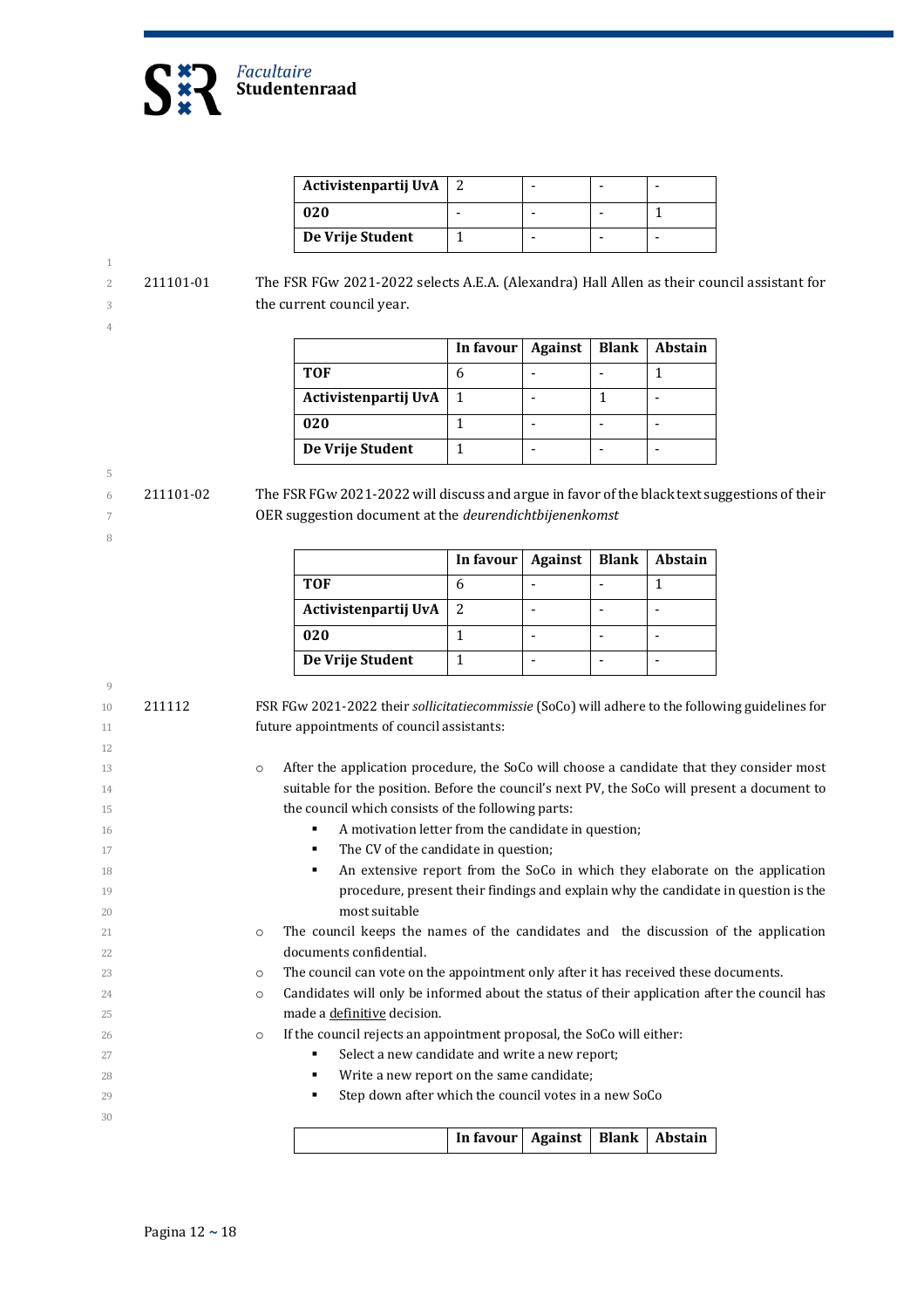

| TOF                  |  |  |
|----------------------|--|--|
| Activistenpartij UvA |  |  |
| 020                  |  |  |
| De Vrije Student     |  |  |

3

2 211117-01 The FSR FGw 2021-2022 agrees to the budget of 250 euros for their *Constitutieborrel*.

|                      | In favour | <b>Against</b> | <b>Blank</b> | Abstain |
|----------------------|-----------|----------------|--------------|---------|
| TOF                  |           |                |              |         |
| Activistenpartij UvA |           |                |              |         |
| 020                  |           |                |              |         |
| De Vrije Student     |           |                |              |         |

## 4

- 6
	-

5 211117-02 The FSR FGw 2021-2022 will use Wandkrant #1.

|                      | In favour | <b>Against</b> | <b>Blank</b> | <b>Abstain</b> |
|----------------------|-----------|----------------|--------------|----------------|
| TOF                  |           |                |              |                |
| Activistenpartij UvA |           |                |              |                |
| 020                  |           |                |              |                |
| De Vrije Student     |           |                |              |                |

#### 7

10

8 211117-03 The FSR FGw 2021-2022 will publish the questions for the alcohol policy survey 9 (November/December) 2021.

|                      | In favour | Against | <b>Blank</b> | <b>Abstain</b> |
|----------------------|-----------|---------|--------------|----------------|
| <b>TOF</b>           |           |         |              |                |
| Activistenpartij UvA |           |         |              |                |
| 020                  |           |         |              |                |
| De Vrije Student     |           |         |              |                |

12 211124 The FSR FGw 2021-2022 will send the letter titled *Unsolicited Advice: Temporary Facility*  13 *Aftercare Regarding Past Social Safety Situations for Staff and Students* to the fDB on the 14 **November 23rd, 2021.** 

15

11

|                      | In favour | Against | <b>Blank</b> | Abstain |
|----------------------|-----------|---------|--------------|---------|
| <b>TOF</b>           |           |         |              |         |
| Activistenpartij UvA |           |         |              |         |
| 020                  |           |         |              |         |
| De Vrije Student     |           |         |              |         |

16

17 211126-01 The FSR FGw 2021-2022 will remove the working agreement from the Diversity 18 commitment and set up a separate amendment proposal to include the section in the 19 *Huishoudelijk Reglement*

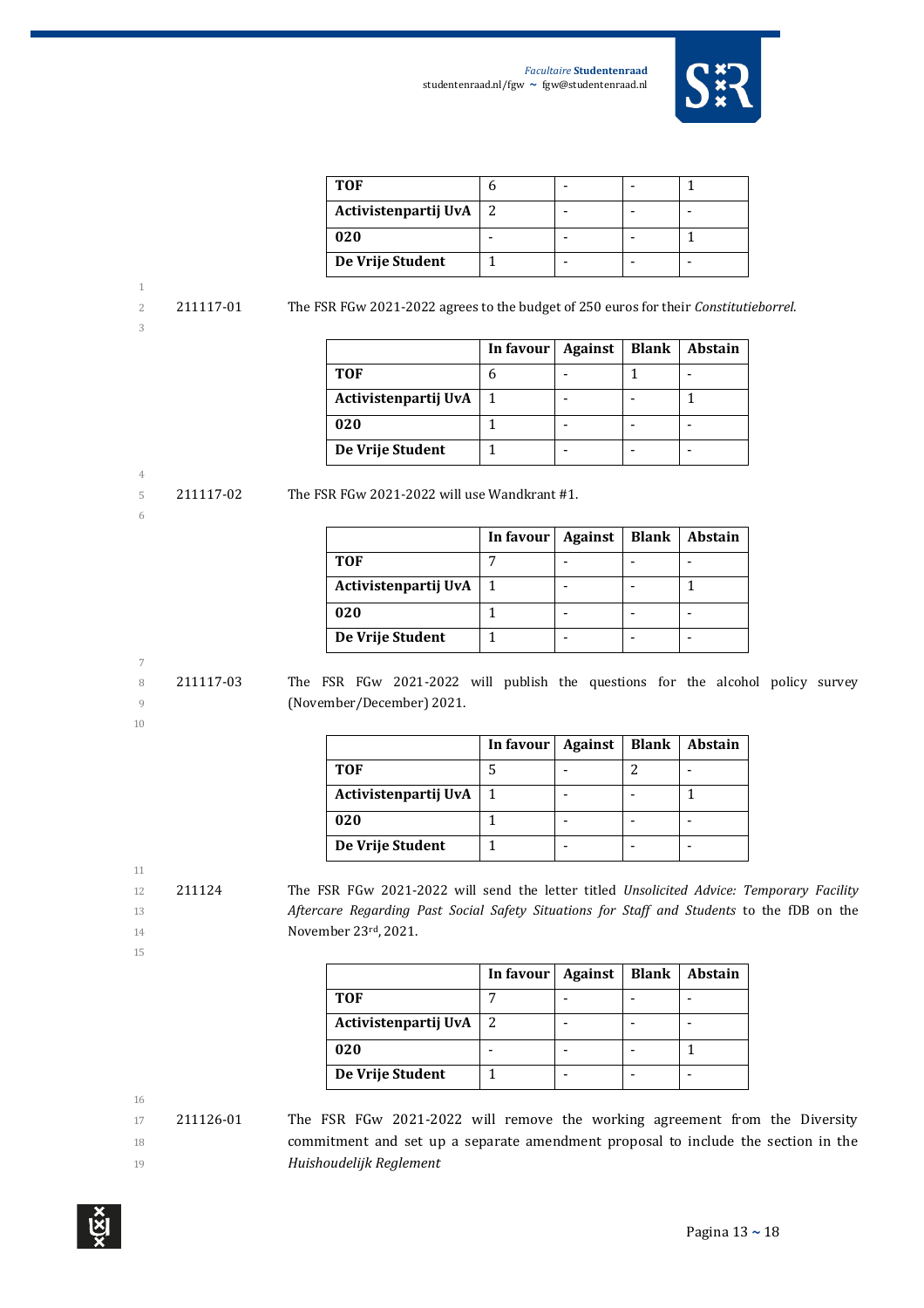

|                      | In favour | <b>Against</b> | <b>Blank</b> | Abstain |
|----------------------|-----------|----------------|--------------|---------|
| <b>TOF</b>           | h         |                |              |         |
| Activistenpartij UvA |           |                |              |         |
| 020                  |           |                |              |         |
| De Vrije Student     |           |                |              |         |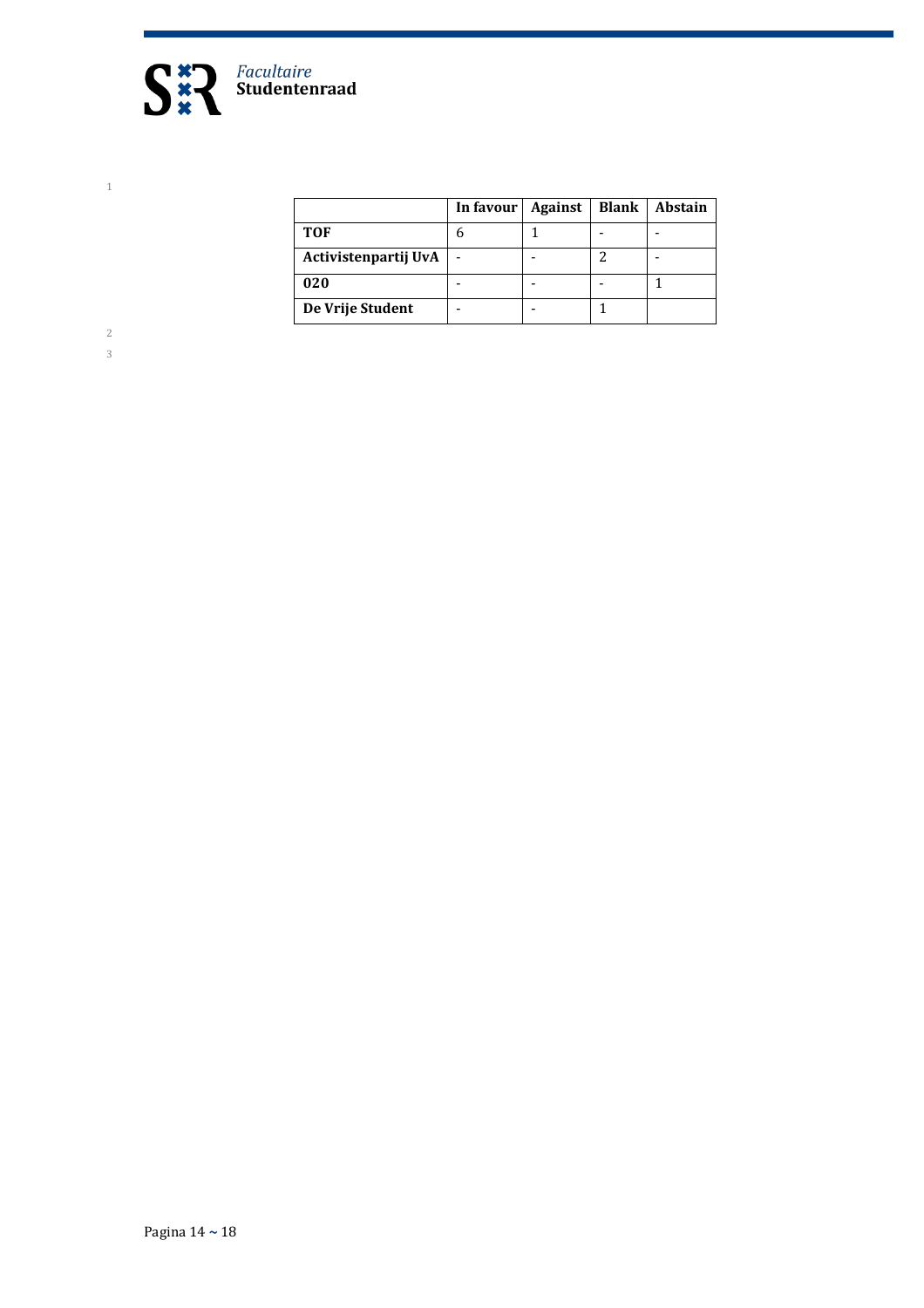

- 
- 

5

2 211126-02 The FSR FGw 2021-2022 will add a disclaimer to the glossary of the Diversity Commitment 3 stressing that the definitions are related only to the context of this document. Moreover, 4 they will also include the source of theories in the diversity commitment.

|                      | In favour $\vert$ | Against | <b>Blank</b> | <b>Abstain</b> |
|----------------------|-------------------|---------|--------------|----------------|
| <b>TOF</b>           |                   |         |              |                |
| Activistenpartij UvA |                   |         |              |                |
| 020                  |                   |         |              |                |
| De Vrije Student     |                   |         |              |                |

### 6

8

7 211126-03 The FSR FGw 2021-2022 will commit to the Diversity Commitment 2021-2022.

|                      | In favour | <b>Against</b> | <b>Blank</b> | <b>Abstain</b> |
|----------------------|-----------|----------------|--------------|----------------|
| <b>TOF</b>           |           |                |              |                |
| Activistenpartij UvA |           |                |              |                |
| 020                  |           |                |              |                |
| De Vrije Student     |           |                |              |                |

#### 9

12

10 211126-04 The FSR FGw 2021-2022 will support the Hotel Mokum solidarity demonstration tonight 11 (November 26<sup>th</sup>, 2021) by reposting the announcement on their Instagram page.

|                      | In favour | Against | <b>Blank</b> | <b>Abstain</b> |
|----------------------|-----------|---------|--------------|----------------|
| <b>TOF</b>           |           |         |              |                |
| Activistenpartij UvA | 2         |         |              |                |
| 020                  |           |         |              |                |
| De Vrije Student     |           |         |              |                |

13

15

 $14$  211126-05 The FSR FGw 2021-2022 will allocate  $\epsilon$  200 of their budget to council mugs.

|                      | In favour | Against | <b>Blank</b> | Abstain |
|----------------------|-----------|---------|--------------|---------|
| <b>TOF</b>           |           |         |              |         |
| Activistenpartij UvA |           |         |              |         |
| 020                  |           |         |              |         |
| De Vrije Student     |           |         |              |         |

16

17 211126-06 The FSR FGw 2021-2022 will allocate €300 of their budget to literature to ensure the 18 council remains updated and involved on important themes

|                          | In favour   Against   Blank   Abstain |  |  |
|--------------------------|---------------------------------------|--|--|
| тоғ                      |                                       |  |  |
| Activistenpartij UvA   2 |                                       |  |  |

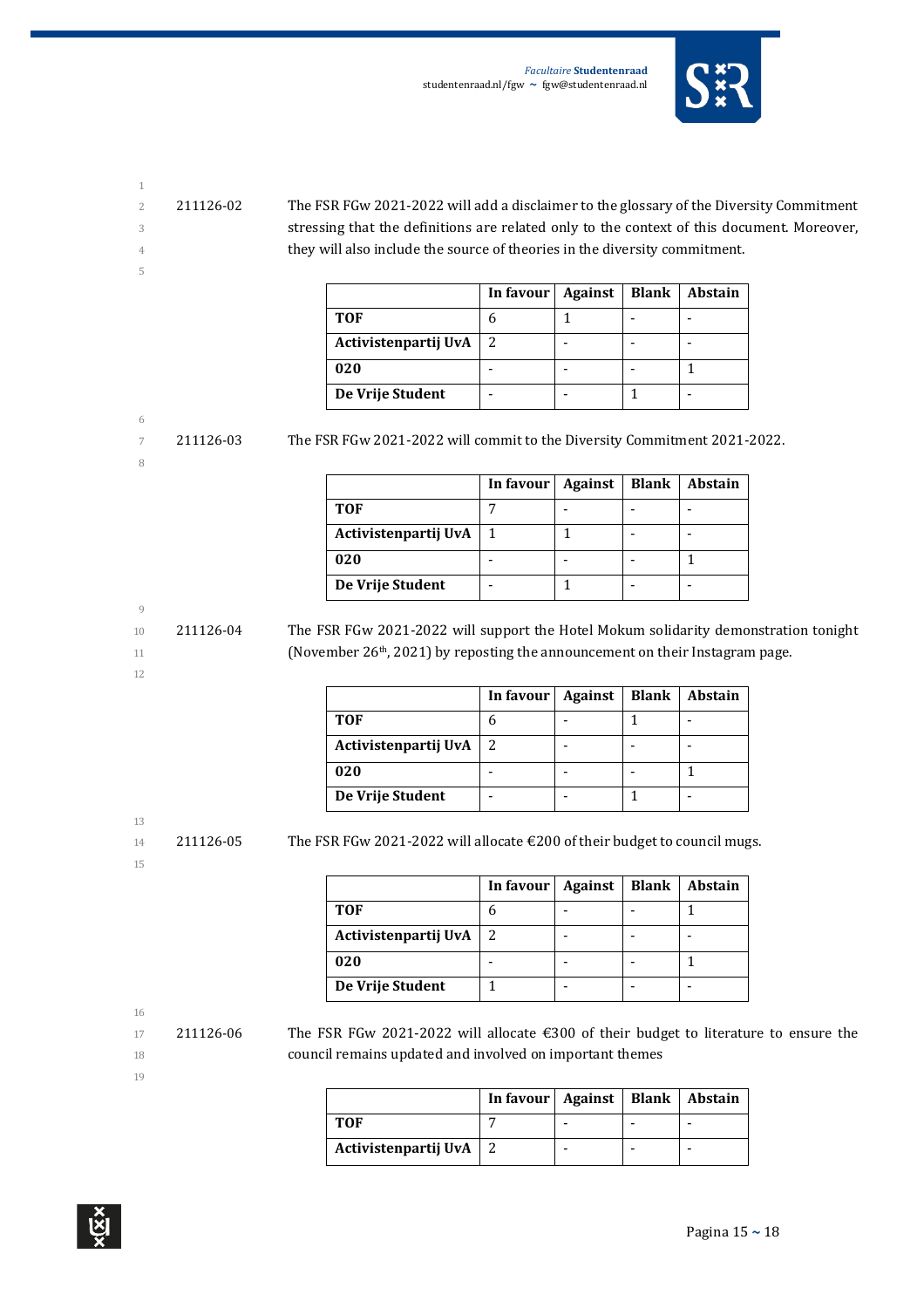

| 020              |  |   |
|------------------|--|---|
| De Vrije Student |  | - |

#### 1 2 211126-07 The FSR FGw 2021-2022 will allocate €200 of their budget to office refreshments (e.g., 3 snacks) to accommodate visiting students and improving student engagement. 4

|                      | In favour | <b>Against</b> | <b>Blank</b> | Abstain |
|----------------------|-----------|----------------|--------------|---------|
| <b>TOF</b>           |           |                |              |         |
| Activistenpartij UvA |           |                |              |         |
| 020                  |           |                |              |         |
| De Vrije Student     |           |                |              |         |

5 6 211126-08 The FSR FGw 2021-2022 will allocate  $\epsilon$  500 to organising a holiday council event for 7 teambuilding and expressing gratitude for council work.

|                      | In favour | Against | <b>Blank</b> | Abstain |
|----------------------|-----------|---------|--------------|---------|
| <b>TOF</b>           |           |         |              |         |
| Activistenpartij UvA |           |         |              |         |
| 020                  |           |         |              |         |
| De Vrije Student     |           |         |              |         |

$$
9\phantom{.00}
$$

10 211130-01 The FSR FGw 2021-2022 will support the OC MA Linguistics' suggested OER amendments 11 **during the OER pre-disucssion meeting** 

12

8

|                          | In favour   Against   Blank   Abstain |  |  |
|--------------------------|---------------------------------------|--|--|
| <b>TOF</b>               |                                       |  |  |
| Activistenpartij UvA   2 |                                       |  |  |
| 020                      |                                       |  |  |
| De Vrije Student         |                                       |  |  |

13

14 211130-02 The FSR FGw 2021-2022 will support the OC Philosophy's suggested OER amendments 15 during the OER pre-disucssion meeting

16

|                      | In favour | Against | <b>Blank</b> | Abstain |
|----------------------|-----------|---------|--------------|---------|
| <b>TOF</b>           |           |         |              |         |
| Activistenpartij UvA |           |         |              |         |
| 020                  |           |         |              |         |
| De Vrije Student     |           |         |              |         |

- $18$  211203-01 The FSR FGw 2021-2022 will send out the >1 day excursion memo as formulated during the 19 **PV (211203).**
- 20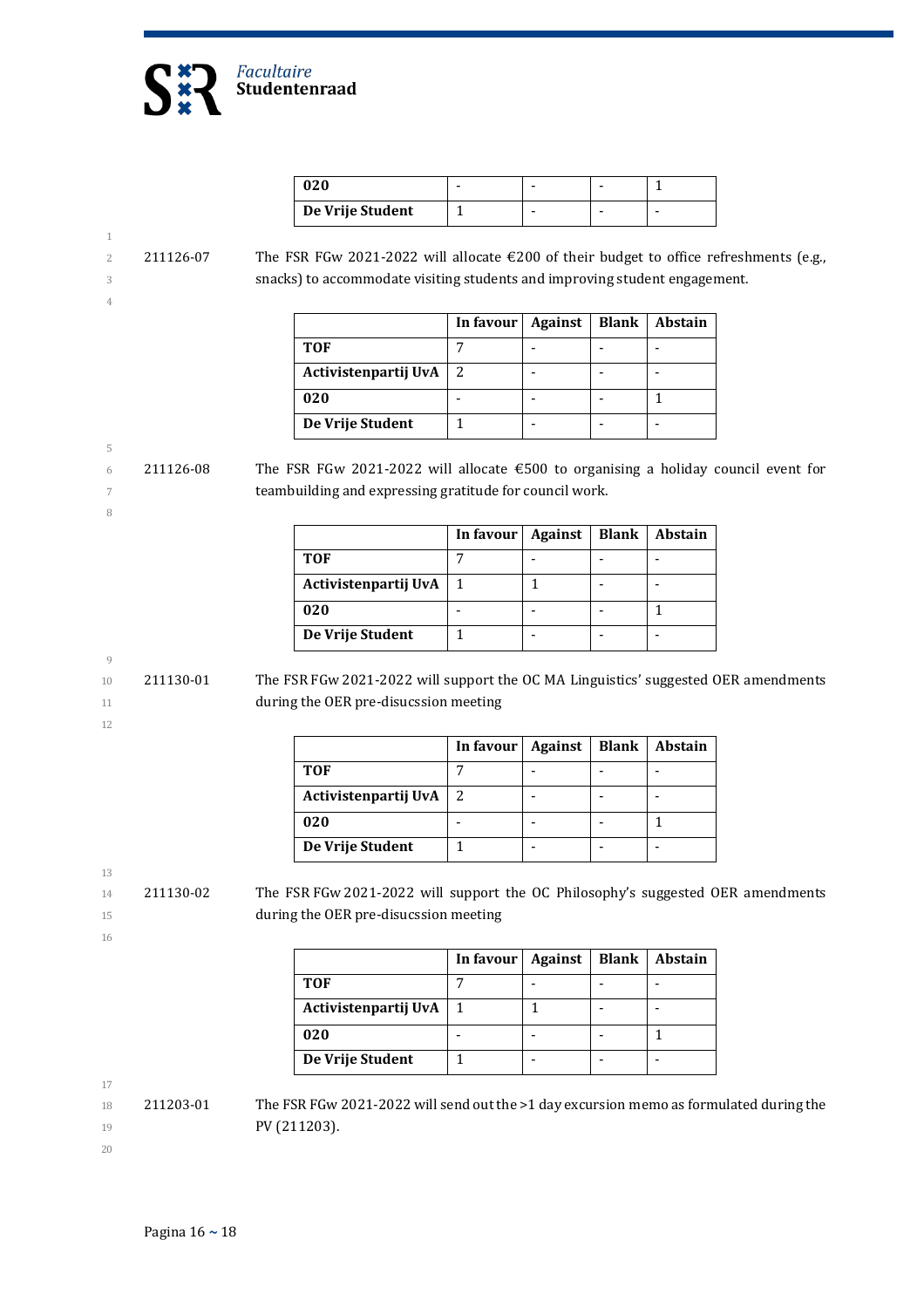

|                      | In favour $\vert$ | Against | <b>Blank</b> | Abstain |
|----------------------|-------------------|---------|--------------|---------|
| <b>TOF</b>           |                   |         |              |         |
| Activistenpartij UvA |                   |         |              |         |
| 020                  |                   |         |              |         |
| De Vrije Student     |                   |         |              |         |

2 211203-02 The FSR FGw 2021-2022 will send a negative unsolicited advice regarding the alcohol 3 policy.

5

8

|                      | In favour | Against | <b>Blank</b> | <b>Abstain</b> |
|----------------------|-----------|---------|--------------|----------------|
| <b>TOF</b>           |           |         |              |                |
| Activistenpartij UvA |           |         |              |                |
| 020                  |           |         |              |                |
| De Vrije Student     |           |         |              |                |

6 211210-01 The FSR FGw 2021-2022 selects M.L.M, (Misha) Hajnoorolah-Khamseh as their council 7 assistant for the current council year.

|                      | In favour $\vert$ | Against | Blank | Abstain |
|----------------------|-------------------|---------|-------|---------|
| <b>TOF</b>           |                   |         |       |         |
| Activistenpartij UvA |                   |         |       |         |
| 020                  |                   |         |       |         |
| De Vrije Student     |                   |         |       |         |

# 9

10 211210-02 The FSR FGw 2021-2022 supports the OC Philosophy's stance regarding the 10EC research 11 school requirement in the current OER discussion.

|                      | In favour | Against | <b>Blank</b> | <b>Abstain</b> |
|----------------------|-----------|---------|--------------|----------------|
| <b>TOF</b>           |           |         |              |                |
| Activistenpartij UvA |           |         |              |                |
| 020                  |           |         |              |                |
| De Vrije Student     |           |         |              |                |

13

12

16

14 211210-03 The FSR FGw 2021-2022 supports the CSR's letter regarding the provision of online 15 alternatives for tests at the university.

|                      | In favour | <b>Against</b> | <b>Blank</b> | Abstain |
|----------------------|-----------|----------------|--------------|---------|
| <b>TOF</b>           |           |                |              |         |
| Activistenpartij UvA | 2         |                |              |         |
| 020                  |           |                |              |         |
| De Vrije Student     |           |                |              |         |